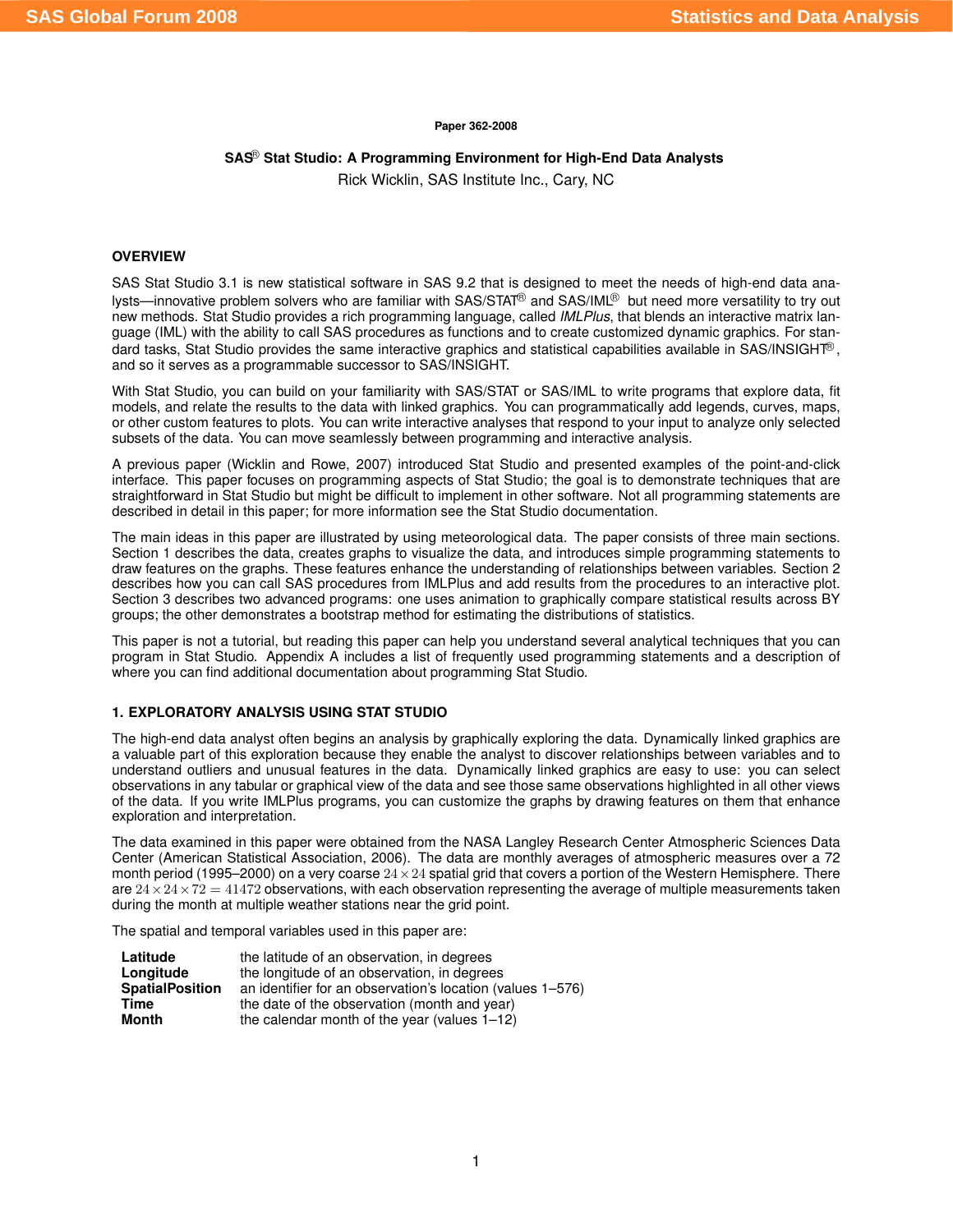The meteorological variables used in this paper are:

| Temperature      | the monthly mean surface temperature, in degrees Celsius                              |
|------------------|---------------------------------------------------------------------------------------|
| Ozone            | the monthly mean amount of atmospheric ozone, in Dobson units                         |
| <b>Pressure</b>  | the monthly mean atmospheric air pressure, in millibars                               |
| <b>CloudLow</b>  | the monthly mean percent of sky covered by low-level clouds (lower than 3.25 km)      |
| <b>CloudMid</b>  | the monthly mean percent of sky covered by mid-level clouds (between 3.25 and 6.5 km) |
| <b>CloudHigh</b> | the monthly mean percent of sky covered by high-level clouds (greater than 6.5 km)    |

If you display these data in a Stat Studio data table, you can use the GUI to create standard statistical graphs. For example, [Figure 1](#page-1-0) shows the spatial locations for the data, as well as a time series for Temperature. The highlighted markers correspond to the 72 monthly averages for SpatialPosition  $= 15$ . (This location is close to Cary, North Carolina.) You can select the observations for SpatialPosition  $= 15$  by clicking on the scatter plot of latitude versus longitude.



<span id="page-1-0"></span>**Figure 1.** Time Series for All Spatial Locations, One Location Selected

While it is easy to create graphs such the ones shown in [Figure 1,](#page-1-0) using these graphs to analyze the data presents two major limitations. First, if you select two or more spatial positions (by clicking on them), it is difficult to discern in [Figure](#page-1-0) [1](#page-1-0) which time series is associated with each spatial location. The second limitation is that the plots lack a geographical frame of reference. Specifically, it would be helpful to overlay a map on the scatter plot of spatial positions. This would enable you to explore how geographic variables (such as latitude and proximity to large bodies of water) relate to the atmospheric variables.

Both of these problems can be solved by writing an IMLPlus program that customizes the graphs. [Figure 2](#page-2-0) shows the results of the program described in the remainder of this section. The figure shows a scatter plot of the spatial positions overlaid on a map of a portion of the Western Hemisphere. Multiple time series plots are shown. The plots are all linked: if you click on an observation in any plot, the same observation is highlighted in the other plots. Three spatial positions are selected in the figure, and the corresponding time series for those positions are colored and connected by lines for several atmospheric variables.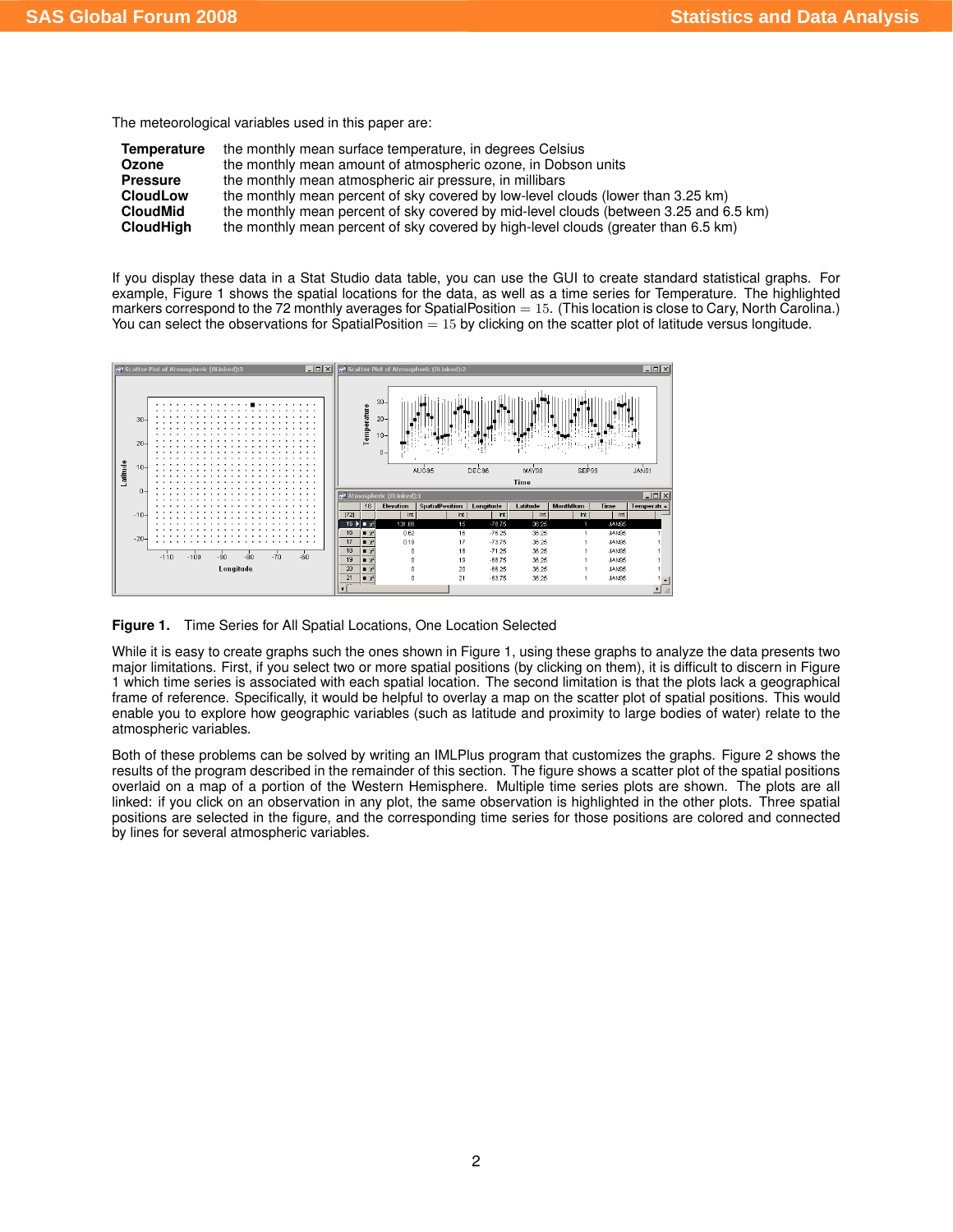

<span id="page-2-0"></span>**Figure 2.** Exploring the Data

The following subsections describe how you can write an IMLPlus program to create plots like those shown in [Figure 2.](#page-2-0) The programming techniques described for this example are useful for a wide range of statistical techniques, including the following:

- creating and positioning plots for presentations
- customizing plot properties such as the display of axes and the color or shape of markers
- drawing reference lines
- drawing smoothers on scatter plots

Before describing specific IMLPlus programming statements, it is useful to present an overview of the IMLPlus language, including how this language differs from traditional SAS programming.

## **1.1 IMLPLUS: THE STAT STUDIO PROGRAMMING LANGUAGE**

Stat Studio is a programming environment. Many SAS programmers are familiar with SAS/IML, which provides features such as matrix-vector operations and a rich library of numerical and statistical functions. IMLPlus extends SAS/IML to provide the capability to create and manipulate statistical graphics and to call SAS procedures.

The advantages of calling SAS procedures from IMLPlus are substantial: every statistic or computation that SAS can produce is now available to your IMLPlus program! Suppose you need to write a program in PROC IML and that as part of the program you need to compute a nonparametric regression such as a LOESS smoother. In PROC IML you face two choices: implement the smoother in the IML language, or exit IML and call the LOESS procedure in SAS/STAT. The second choice is preferable, but exiting IML means that you have to save the matrices and modules in your IML session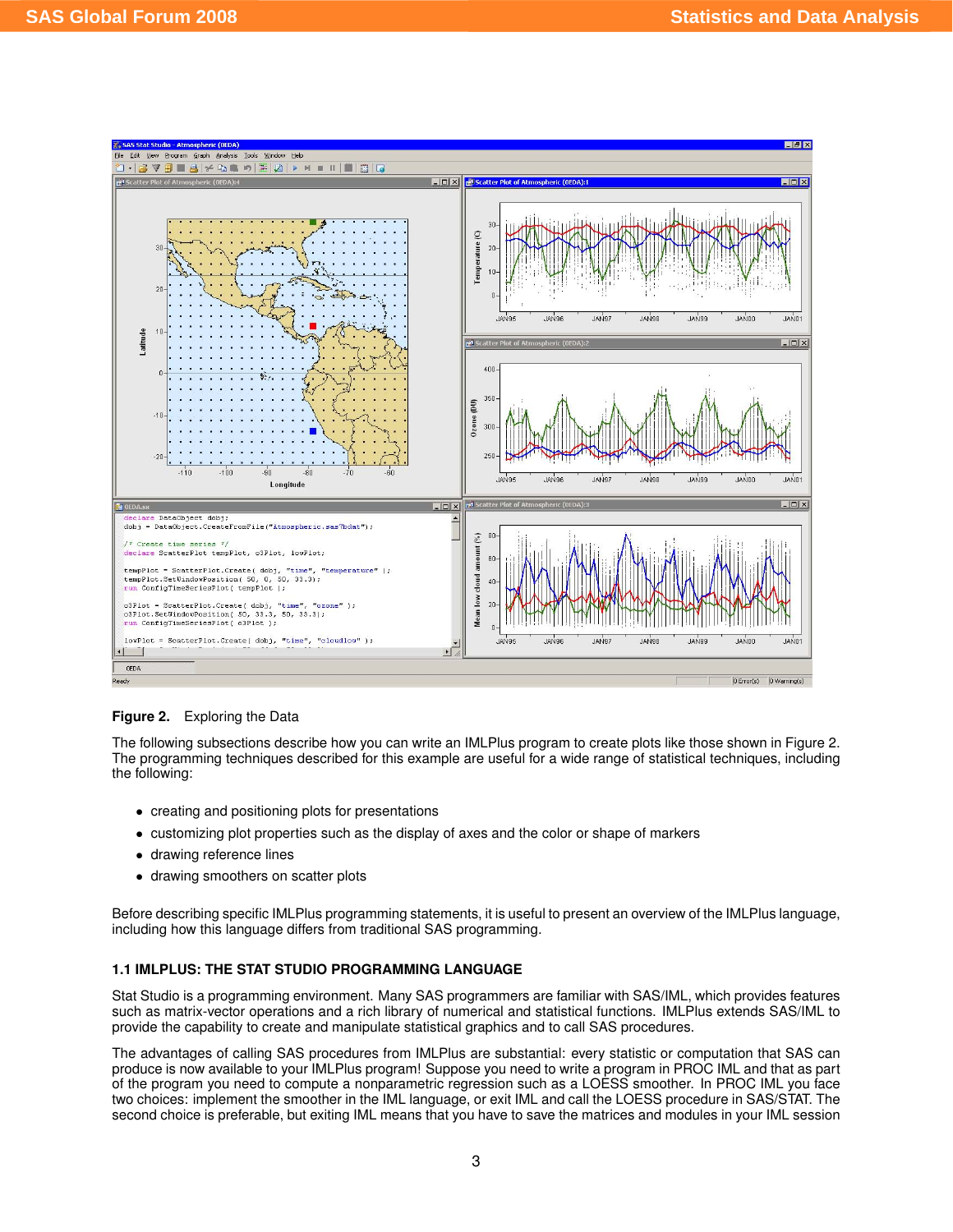(by using the STORE statement), call the LOESS procedure, reload the previous IML session, and then continue on. If you forget to use the STORE statement, your IML results are gone. In IMLPlus, you can call procedures and DATA steps as if they were built-in functions. All IMLPlus graphs, matrices, and modules continue to persist when you call a SAS procedure.

The IMLPlus programming language borrows ideas from object-oriented programming, particularly Java. An *object* is a variable that refers to a class. The class is a "template" for the object: it specifies the data and the functions (called *methods*) that query, retrieve, and manipulate the data. In IMLPlus, a variable is implicitly assumed to be an IML matrix unless you use the declare keyword to specify that the variable is an object.

To call class methods in IMLPlus, you use a "dot notation" syntax in which the method name is appended to the name of the object. All IMLPlus methods (and an example of their use) are documented in the Stat Studio online Help. (Select **Help ► Help Topics** from the main menu and then expand the topic for "IMLPlus Class Reference.") The DataObject and Plot classes contain the most methods. Most classes are derived from *base classes*. Derived classes can use methods in their base classes. For example, a ScatterPlot can use methods for the Plot2D class, the Plot class, and the DataView class. Appendix A lists frequently used IMLPlus methods.

#### **1.2 A SIMPLE IMLPLUS PROGRAM**

This section introduces a few elementary IMLPlus programming statements. The emphasis is on the "Plus" portion of the language. The goal of this section is to describe how to write an IMLPlus program to create the plot in [Figure 2.](#page-2-0)

In this example, the data are in a SAS data set named Atmospheric.sas7bdat. The data set is located on the PC running Stat Studio, in a directory that Stat Studio automatically searches. The following program shows how to read in the data and create a scatter plot of Temperature versus Time:

```
declare DataObject dobj; /* class to manage data */
dobj = DataObject.CreateFromFile("Atmospheric.sas7bdat"); /* data set on PC */
declare ScatterPlot tempPlot; /* scatter plot class */
tempPlot = ScatterPlot.Create( dobj, "time", "temperature" );
```
The first statement in the program specifies that dobj is an object of the DataObject class. The next statement creates (or *instantiates*) the object with the data from the Atmospheric data set. The dobj variable contains an in-memory copy of the data. It manages graphical information about observations, such as the shape and color of markers, whether an observation is selected, and so forth. The fact that the data resides in memory is important: it enables the highly interactive linking between plots.

The two subsequent statements create a scatter plot. Because the scatter plot is created from a DataObject, it is automatically linked to any other graphical or tabular view that is created from the same DataObject. For example, the scatter plots and data table in [Figure 1](#page-1-0) are linked because they share a common DataObject.

You can change attributes of a plot programmatically, or you can change them interactively by using the Stat Studio GUI. For example, on the time series plot for temperature you might want to show a variable's label instead of the variable's name. You also might want to set the tick marks on the time axis to be a multiple of six months, beginning with January.

Because [Figure 2](#page-2-0) shows three time series plots, it is convenient to define an IMLPlus module that configures an arbitrary plot. You can then call the module for any time series plot. The following statements define a module that takes a ScatterPlot object as its argument and sets various attributes. (In fact, the module could be defined to accept any object of the Plot class.)

```
start ConfigureTimeSeriesPlot( ScatterPlot plot );
  plot.SetAxisLabel(YAXIS,AXISLABEL_VARLABEL); /* show variable label */
  plot.SetAxisLabel(XAXIS,AXISLABEL_VARLABEL); /* instead of name */
  plot.SetAxisTickAnchor(XAXIS, '16JAN1995'd );/* set first tick */
  plot.SetAxisTickUnit(XAXIS, 365 ); /* 365 days between ticks */
  plot. SetAxisMinorTicks(XAXIS, 1);
finish;
```
You can call this module as shown in the following statement:

```
run ConfigureTimeSeriesPlot( tempPlot );
```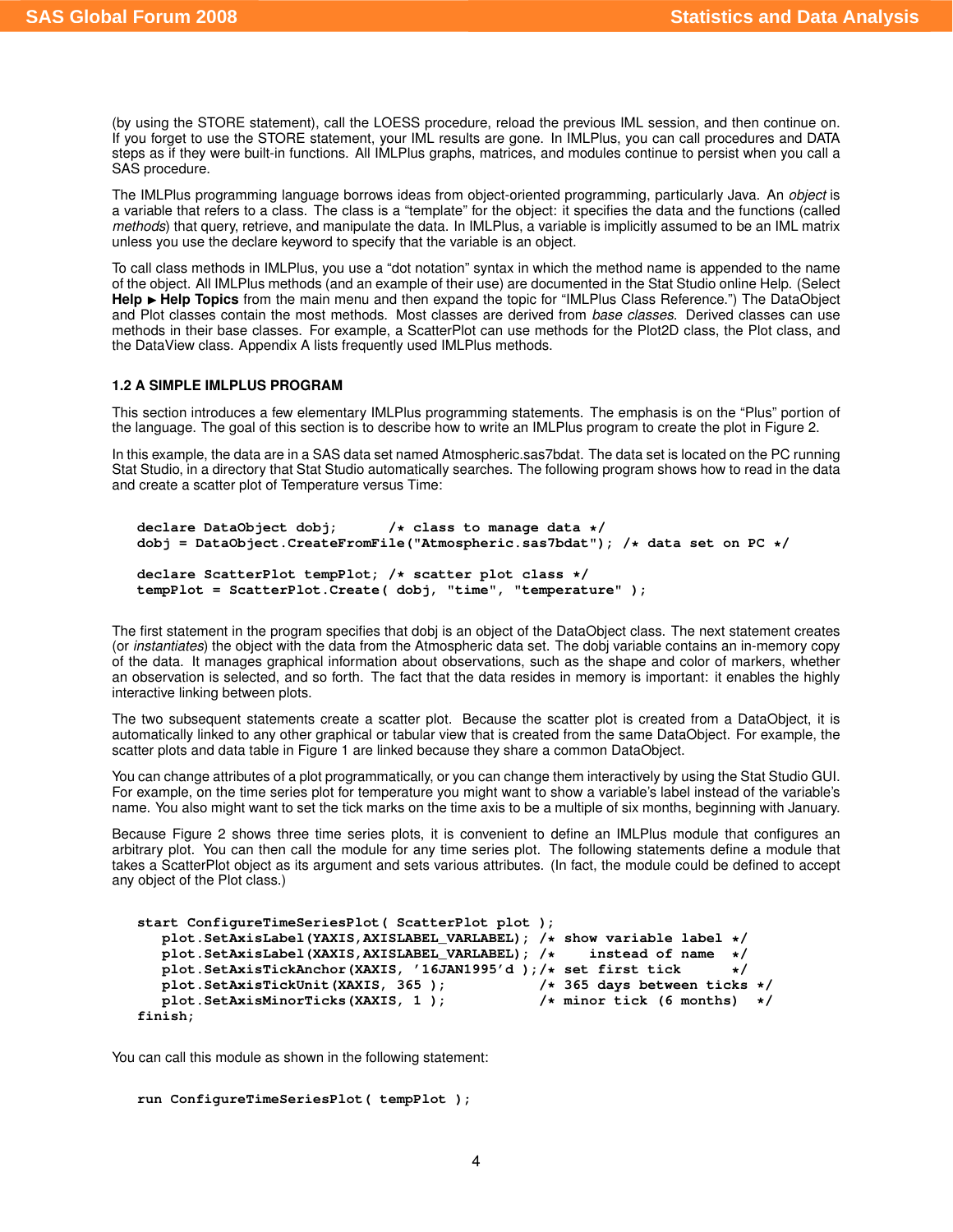The resulting time series plot is shown in [Figure 3.](#page-4-0) Similar statements create and configure the time series plots for Ozone and CloudLow in [Figure 2.](#page-2-0)



<span id="page-4-0"></span>**Figure 3.** Adjusted Time Series Plot

#### **1.3 OVERLAYING INFORMATION ON A PLOT**

This section describes how to draw curves and polygons on plots. Although the example of this section overlays a map on the scatter plot of spatial positions shown in [Figure 2,](#page-2-0) the ideas of this section apply to drawing a wide range of statistical concepts, including the following:

- reference lines
- density estimates on a histogram
- regression curves on a fit plot
- confidence ellipses for bivariate density on a scatter plot

The IMLPlus programming language provides a large number of methods to draw lines, curves, markers, polygons, and text on a plot. You can define your own coordinate system or use the coordinate system defined by the data. These methods all begin with the prefix "Draw" so that they are easy to find in the Stat Studio documentation.

For example, to draw a map in the background of the scatter plot of spatial locations, you can use the DrawPolygons method. (A map data set, as used by GMAP procedure in SAS/GRAPH<sup>®</sup>, consists of a series of polygons. You can download map data sets that specify the boundaries of many countries at support.sas.com.) Since country boundaries are often defined in a map data set, Stat Studio distributes an IMLPlus module called DrawPolygonsByGroups that reads a map data set and provides several convenient methods for coloring the polygons.

The following statements create a scatter plot of spatial positions and reposition the plot. The plot is passed into a module called DrawMap which colors the background of the scatter plot blue (so that it looks like water), draws the countries of North, Central, and South America, and adds reference lines at certain latitudes to represent the Tropic of Cancer and the Equator.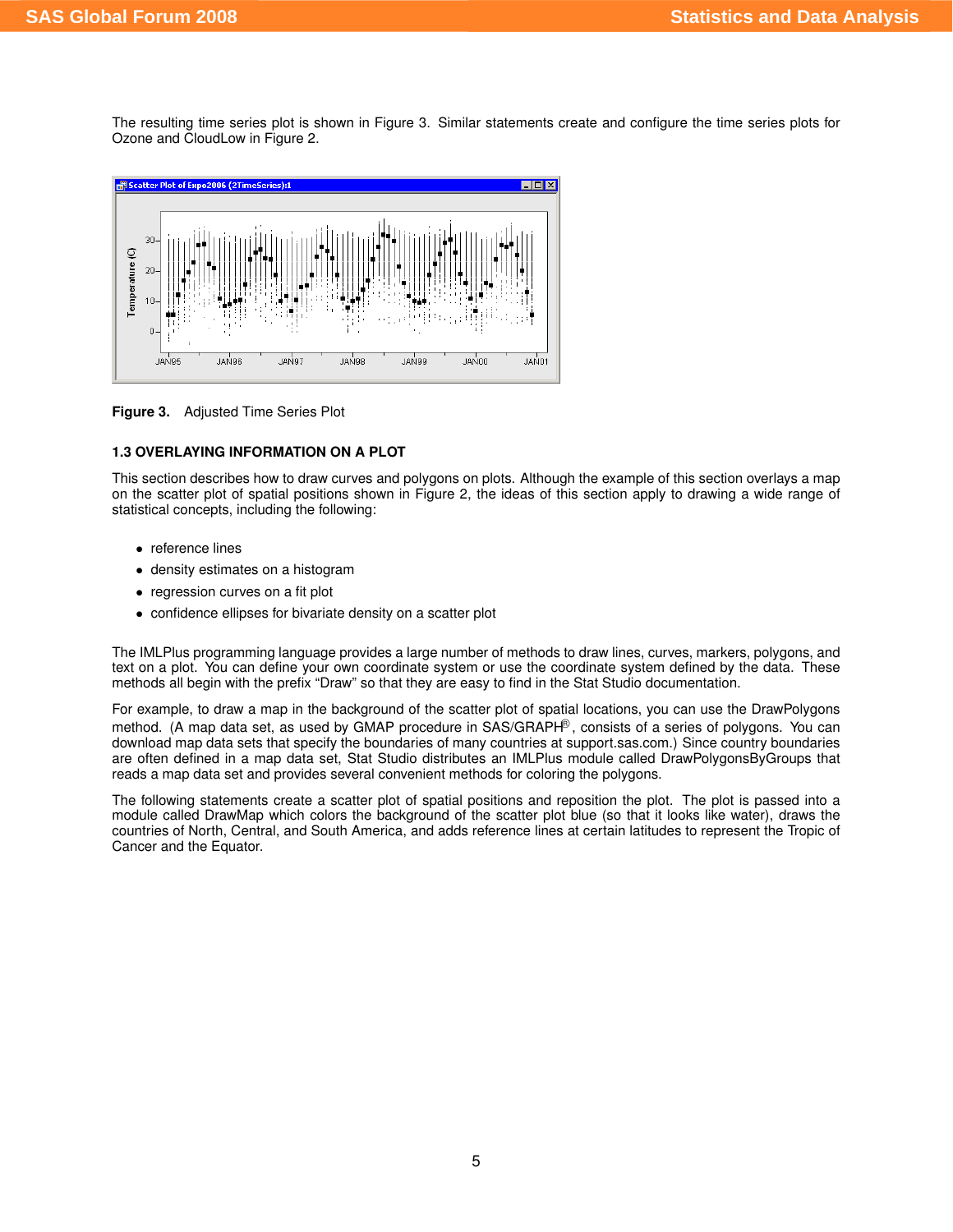```
declare ScatterPlot spatialPlot;
spatialPlot = ScatterPlot.Create( dobj, "Longitude", "Latitude" );
spatialPlot.SetWindowPosition(0,0,50,67 );
run DrawMap( spatialPlot );
start DrawMap( ScatterPlot plot );
  plot.SetPlotAreaBackgroundColor(215,235,255); /* light blue */
  plot.SetPlotAreaMargins(0.01, 0.01, 0.01, 0.01);
  plot.SetGraphAreaMargins(0.15, 0.15, 0.1, 0.1);
  plot.DrawSetRegion(PLOTBACKGROUND);
  plot.DrawUseDataCoordinates();
  declare DataObject dobjMap;
   dobjMap = DataObject.CreateFromFile( "Maps\NSAmerica.sas7bdat" );
   run DrawPolygonsByGroups( plot, dobjMap, "Longitude", "Latitude",
       {"ID" "Segment"}, "Uniform", CREAM//BLACK, true );
  plot.DrawSetPenColor( GREY );
   plot.DrawLine( -120, 0, 0, 0 ); /* Equator */
   plot.DrawLine( -120, 23.5, 0, 23.5 ); /* Tropic of Cancer */
finish;
```
[Figure 4](#page-5-0) shows the resulting scatter plot, with a spatial location near SAS World Headquarters highlighted. Note that the plot is created by using the *same* DataObject used to create the time series plot. This causes the plots to be linked to each other. By using the two plots together, it is much easier to investigate how geographic and climatic features such as oceans, deserts, mountains, and rain forests affect the atmospheric variables.

You can use IMLPlus drawing methods to overlay any Stat Studio plot with curves or polygons. For instance, you can add density estimates to histograms or smoothers to scatter plots. You can use the DrawPolygons method to draw confidence ellipses for the mean of bivariate data. You can also draw markers and text on plots to indicate outliers or influential observations.



<span id="page-5-0"></span>**Figure 4.** Overlaying a Map and a Scatter Plot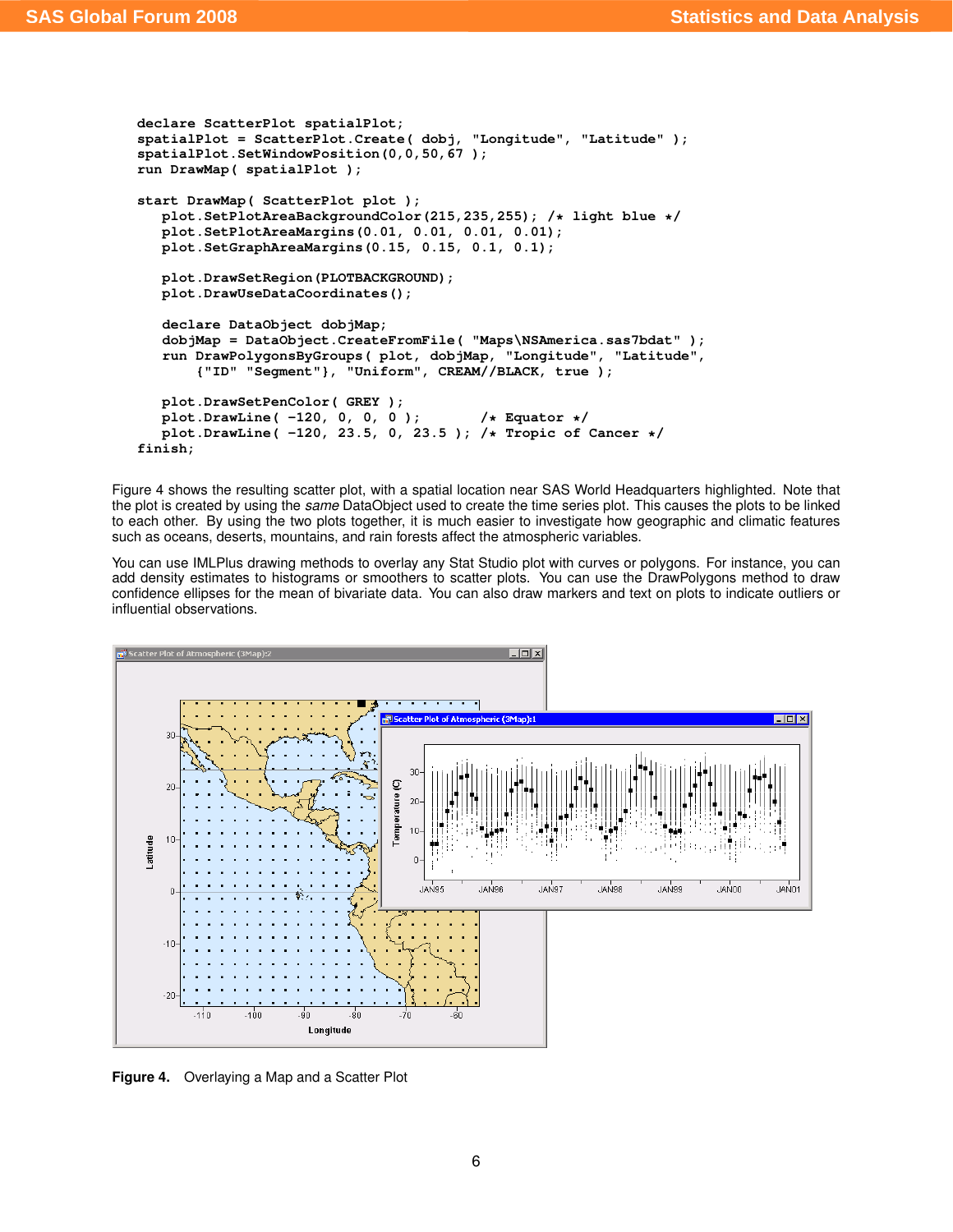#### <span id="page-6-0"></span>**1.4 ACTION MENUS: RESPONDING TO USER INTERACTIONS**

By interacting with Stat Studio's graphics, it is easy to select subsets of data that have certain properties. For example, you can select all data for spatial positions near the equator by clicking in a histogram of Latitude. You might decide to perform an analysis for only a selected subset of data. This section shows how you can write an IMLPlus module that examines the currently selected observations and performs an analysis only for the selected data.

Stat Studio enables you to attach a menu, called an *action menu*, to a plot. When you select the menu item, Stat Studio executes IMLPlus code that you specify. Consequently, you can write IMLPlus code that examines the currently selected observations and performs an action based on those observations.

The following statements specify a simple module that can be called by an action menu attached to any plot. For illustration, the module is attached to a time series plot described in the previous section.

```
tempPlot.AppendActionMenuItem( "Print number of selected observations",
        "run OnActionMenu();" );
start OnActionMenu();
   declare Plot plot = Plot.GetInitiator(); /* get action menu owner */
   declare DataObject dobj = plot.GetDataObject();/* get plot's DataObject */
  dobj.GetSelectedObsNumbers( SelObsIdx );
  print "There are " (nrow(SelObsIdx)) "selected observations";
finish;
```
When you run the program that contains this code, the AppendActionMenuItem method attaches a menu to the scatter plot. You can display the menu by pressing the F11 key. The menu contains one item, labeled "Print number of selected observations." When you select that item, Stat Studio calls the OnActionMenu module.

When the module executes, it calls the GetInitiator method in the Plot class. This method returns a reference to the Plot object to which the action menu is attached. The subsequent statement gets the DataObject connected to the plot. The module then queries the DataObject for the selected observations and uses IML to print how many observations are selected.

This simple example can be extended to one that draws lines that connect the monthly averages of each selected spatial position. (As noted earlier, if you select two or more spatial positions in [Figure 1,](#page-1-0) it is difficult to discern which time series is associated with each spatial location.) The following statements define an action menu that calls a module that draws the lines shown in [Figure 2.](#page-2-0)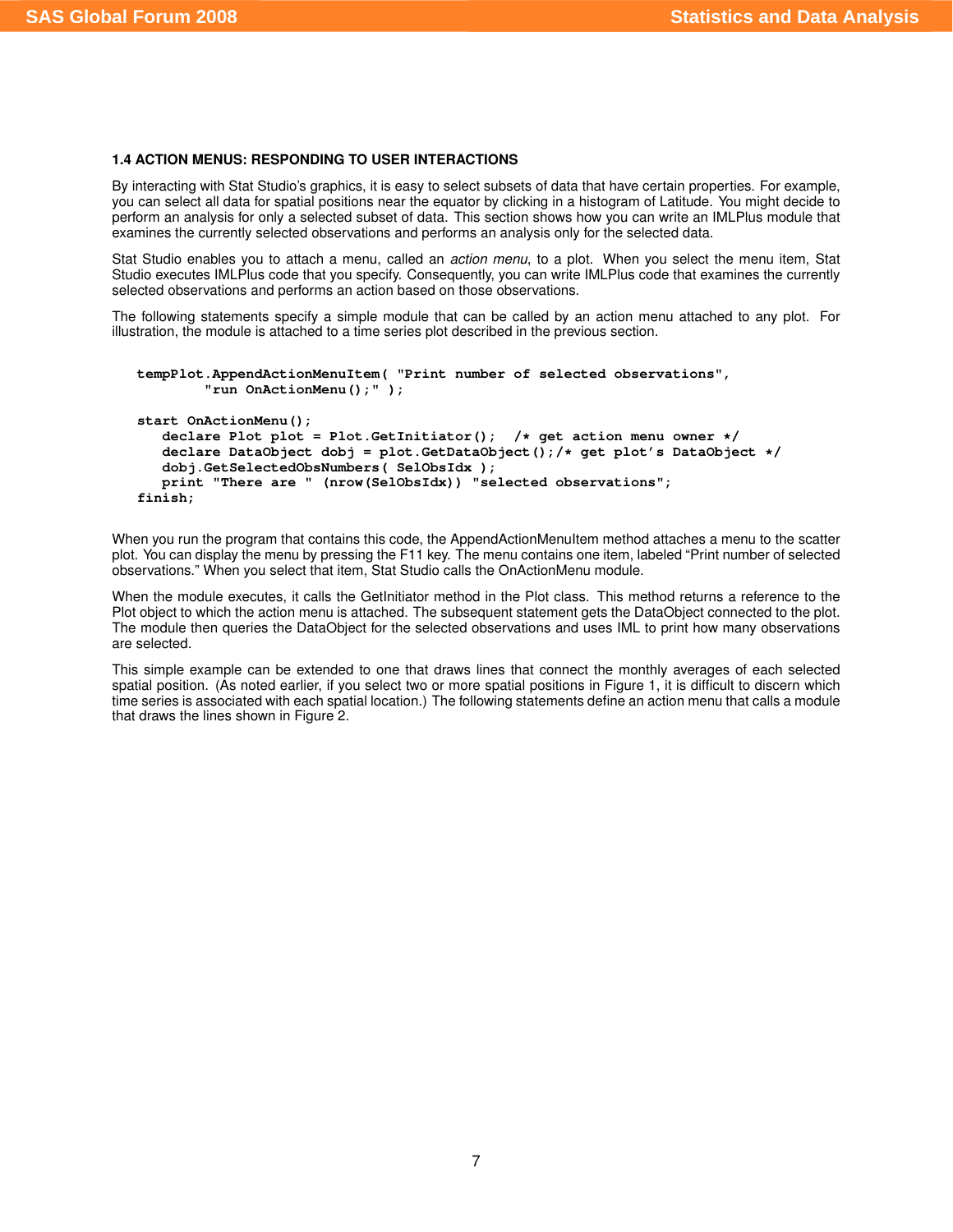```
tempPlot.AppendActionMenuItem( "Trace selected observations",
     "run OnMenuTraceSelectedTimeSeries();" );
start OnMenuTraceSelectedTimeSeries();
   declare Plot plot = Plot.GetInitiator(); /* get action menu owner */
  plot.DrawRemoveCommands("TraceSelectedTimeSeries");/* remove previous lines */
   declare DataObject dobj = plot.GetDataObject();/* get plot's DataObject */
   dobj.GetSelectedObsNumbers( SelObsIdx );
   if ncol(SelObsIdx)=0 then
     return;
   dobj.GetVarData("SpatialPosition", Pos); /* 1 */
   SelPos = unique( Pos[SelObsIdx] ); /* 2 */
   dobj.GetVarData("time", T);
  plot.GetVars(ROLE_Y, yVarName); /* name of Y variable */
  dobj.GetVarData(yVarName, Y);
  plot.DrawBeginBlock("TraceSelectedTimeSeries");
  plot.DrawUseDataCoordinates();
  plot.DrawSetPenWidth(2);
  do k = 1 to ncol(SelPos);
      idx = loc( Pos = SelPos[k] ); /* 3 */
     plot.DrawLine(Tlidx], Y-idx);
     print yVarName "Position=" (SelPos[k]) "mean=" (Y[idx][:]); /* 5 */
   end;
  plot.DrawEndBlock();
finish;
```
The module uses a pair of IMLPlus methods (DrawBeginBlock, DrawEndBlock) to associate a group of drawing commands with a name (in this case, "TraceSelectedTimeSeries"). All of the commands in the group can be removed by calling the DrawRemoveCommands method. Consequently, when this module is called a second time, the module erases any lines that it previously drew. Then the module draws a new set of lines.

The module performs the following operations:

- 1. The entire SpatialPosition variable is retrieved from the DataObject into an IML vector called  $P \circ s$ .
- 2. The IML UNIQUE function determines which spatial positions are selected.
- 3. Within the IML loop, all  $(t, y)$  pairs for the selected positions are extracted by using the IML LOC function and standard IML index operators.
- 4. The DrawLine method is used to draw a series of line segments that connect the time series for the selected positions. (This assumes the data are sorted by time.)
- 5. The mean value of the time series is printed.

You can include additional statements that change the color of each line. [Figure 5](#page-8-0) shows the action menu and the resulting lines that connect each time series for the three spatial locations highlighted in [Figure 2.](#page-2-0)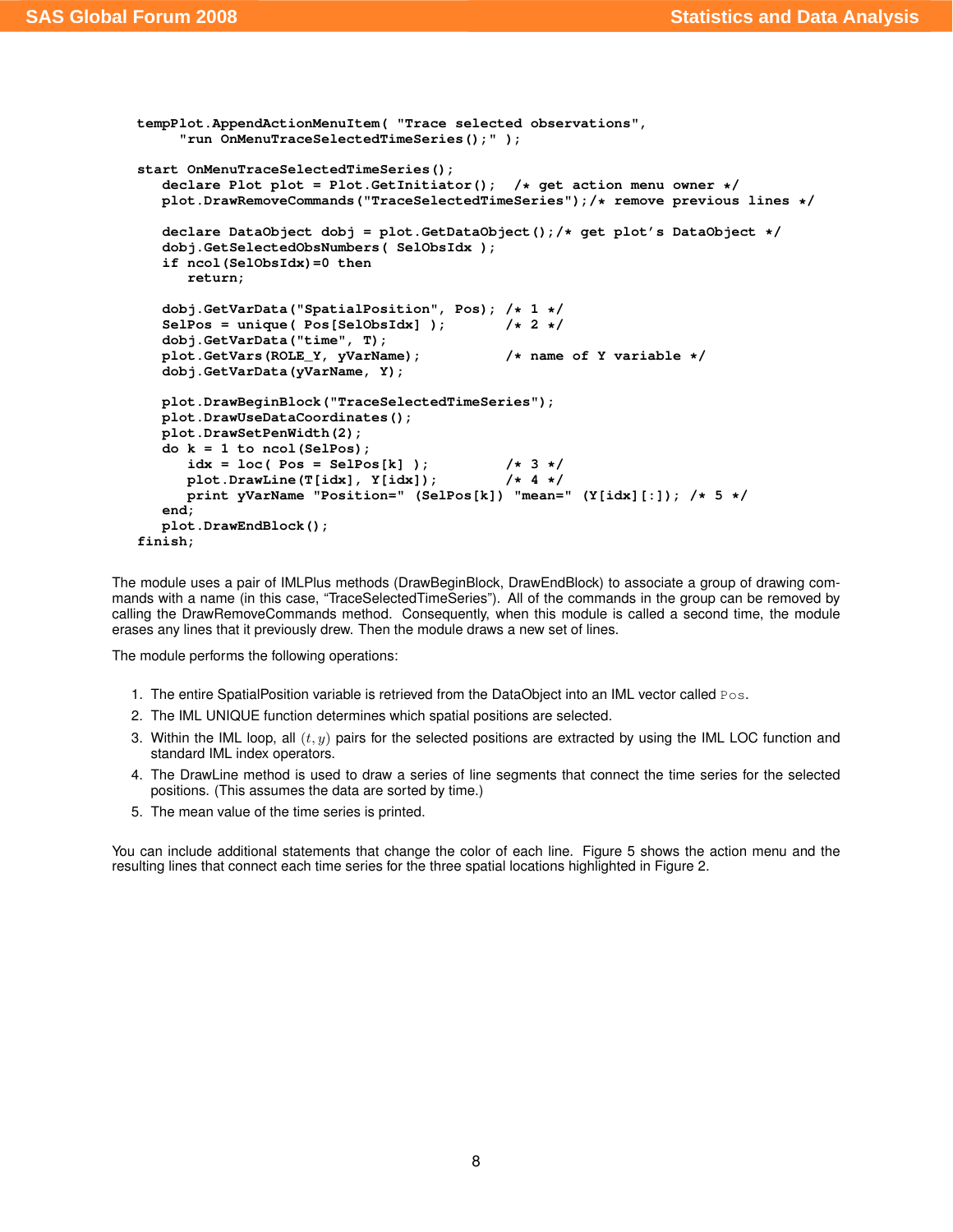

<span id="page-8-0"></span>**Figure 5.** Selecting an Action Menu: Before (Top) and After (Bottom)

This example uses IML to compute and print the mean value of each selected time series, but you can modify the program to compute any statistic. For example, you could call the UNIVARIATE procedure to compute any descriptive statistic or call a SAS/ETS procedure to model the time series.

In summary, you can attach a menu to plots. When you select a menu item, Stat Studio calls IMLPlus code that can examine the current state of observations (such as whether an observation is selected) as part of its analysis. You can apply the techniques in this section to statistical ideas such as

- selecting all observations with a given value for a categorical variable (for example, Month  $= 1$ ) to restrict an analysis to that category
- specifying a control group for a multiple comparison of means
- selecting outliers in a regression model so that you can reweight them
- specifying a parameter value for a LOESS smoother or a bandwidth for a kernel density estimate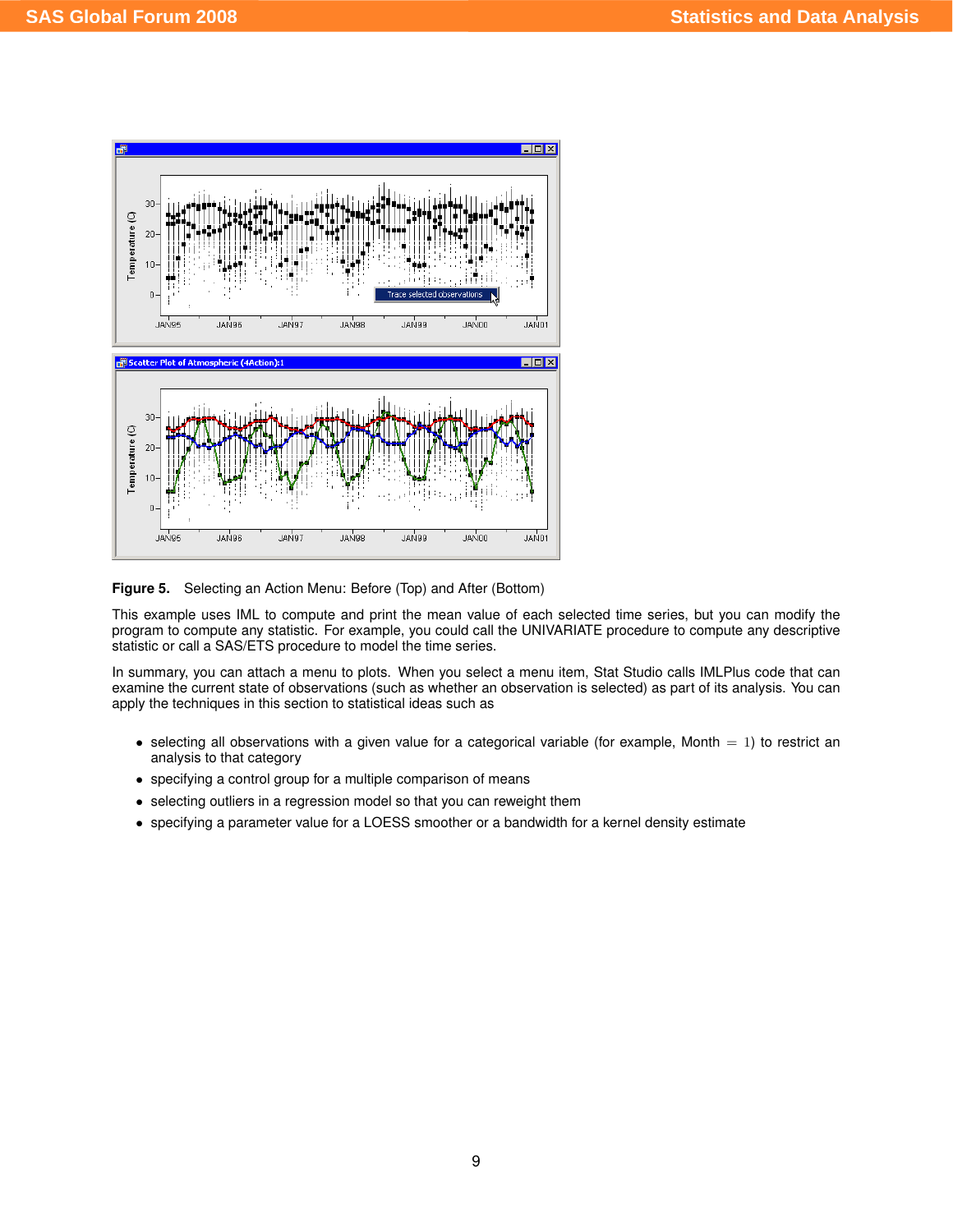#### **2. BUILDING STATISTICAL MODELS**

You can explore data by using the Stat Studio GUI to discover relationships between variables. After a relationship is discovered, you might choose to build a statistical model for this relationship.

A scatter plot of Ozone by Latitude (all observations in [Figure 6\)](#page-9-0) suggests that atmospheric ozone might be quadratically related to latitude. However, interactive exploration of the data suggests that the relationship depends on the month of the year, suggesting an interaction effect between latitude and month. For example, the highlighted observations in [Figure 6](#page-9-0) show the relationship for all locations during the month of September (Month  $= 9$ ) for all years. (Recall that there are six years of data.) Consequently, any model of ozone should include an interaction between Month and Latitude.



<span id="page-9-0"></span>**Figure 6.** Relationship between Ozone and Latitude (September Measurements Plotted in Color)

Stat Studio has a GUI interface to the GENMOD procedure that enables you to analyze linear models of these data without writing a program. However, suppose you are interested in modeling these data by using a procedure that is not built into Stat Studio. For example, you might want to model the conditional quantiles of these data by using the QUANTREG procedure. The following statements show how you can call a SAS procedure, read the results into IML matrices, and draw predicted values on the scatter plot in [Figure 6.](#page-9-0)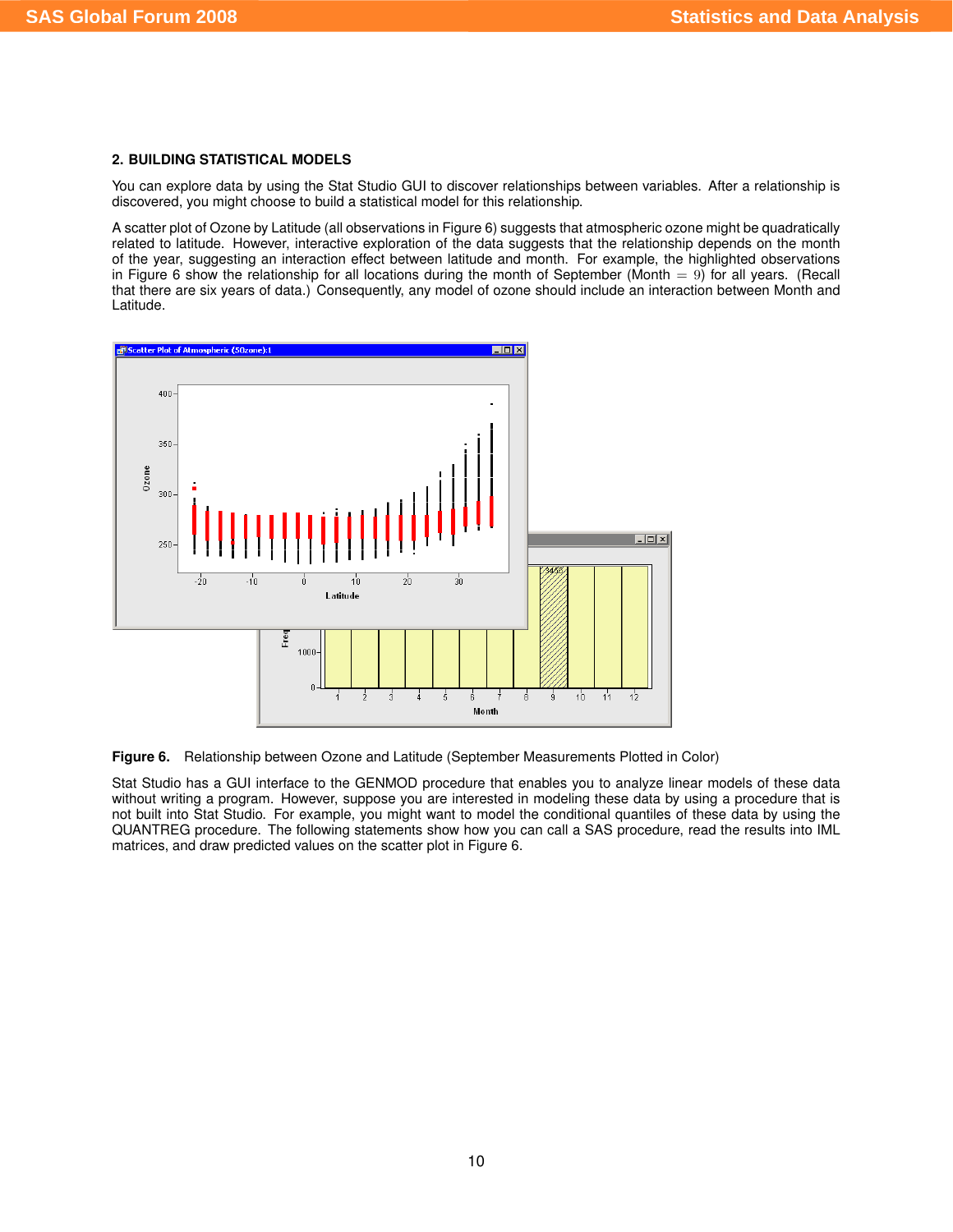```
/* write a subset of variables to WORK data set */
vars = { "MonthNum" "Month" "Latitude" "Ozone"};
dobj.WriteVarsToServerDataSet( vars, "Work", "Ozone", true );
submit;
proc quantreg data=Ozone CI=NONE;
   class Month;
   /* "bar operator" generates interaction effects */
   model Ozone = Month | Latitude | Latitude*Latitude / quantiles=0.25 0.5 0.75;
   output out=QuantOut Pred=Pred_Ozone;
run;
endsubmit;
/* Plot Ozone versus Latitude */
declare ScatterPlot o3Plot;
o3Plot = ScatterPlot.Create( dobj, "Latitude", "Ozone" );
o3Plot.SetTitleText("Quantile Regression for Months 3 and 9");
o3Plot.ShowTitle();
/* Read certain predicted quantiles from output data set */
months = {3 9};
colors = BLUE || RED;
use QuantOut where(MonthNum<=12 & Month=months);
read all var {Month Latitude Pred_Ozone1 Pred_Ozone2 Pred_Ozone3};
close QuantOut;
o3Plot.DrawUseDataCoordinates();
do i = 1 to ncol(months);
   idx = loc( Month = months[i] );
   o3Plot.DrawSetPenColor( colors[i] );
   o3Plot.DrawLine( Latitude[idx], Pred_Ozone1[idx] );
   o3Plot.DrawLine( Latitude[idx], Pred_Ozone2[idx] );
   o3Plot.DrawLine( Latitude[idx], Pred_Ozone3[idx] );
end;
```
The previous program statements write a subset of the atmospheric data to the WORK library so that the QUANTREG procedure can access the relevant variables. The QUANTREG procedure can be called within a SUBMIT/ENDSUBMIT block. All statements within the block are sent to SAS. Note that this step is impossible in traditional IML, since calling a procedure causes PROC IML to exit. In contrast, IMLPlus can call a SAS procedure and also preserve all plots and variables.

The program creates a scatter plot of ozone versus latitude and uses standard IML statements to read certain predicted quantiles from the output data set into matrices. These quantile values are plotted on the scatter plot shown in [Figure 7.](#page-11-0) Note that the program used a WHERE clause to read and display only the predicted 25th, 50th, and 75th percentiles for March (Month  $= 3$ , displayed in blue) and September (Month  $= 9$ , displayed in red). With a few additional statements, you can add a legend by calling the DrawLegend module that is distributed with Stat Studio.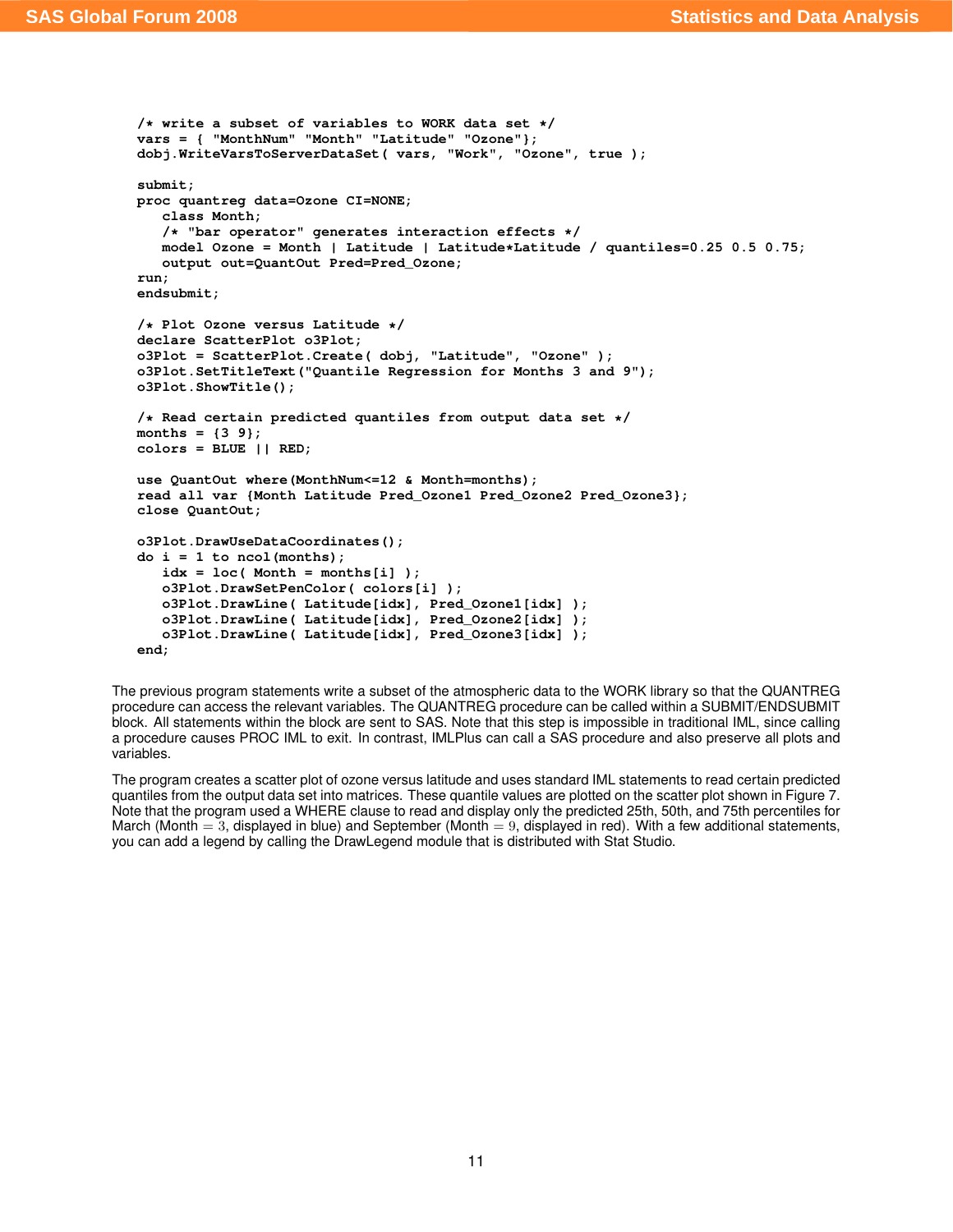

<span id="page-11-0"></span>**Figure 7.** Partial Results of Quantile Regression

## **3. ADVANCED PROGRAMMING TECHNIQUES**

Stat Studio provides the following features that enable you to program techniques that might be difficult to implement by using other software:

- A program can pass values from IMLPlus into SAS by specifying the names of matrices in the SUBMIT statement. SAS procedures can access these values as if they were macro variables.
- A program can display dialog boxes to query for user input. For example, the DoDialogGetListItems module enables you to choose one or more items from a list.
- The PAUSE statement causes a program to pause while the user selects observations or otherwise interacts with the data. Upon resuming execution, the program can incorporate the user's selections into the analysis.
- A program can attach menu items to a plot or data table, as described earlier in this paper.
- A program can animate plots to display results that vary according to a tuning parameter. This is discussed further in the next subsection.
- Stat Studio supports running programs simultaneously in multiple workspaces, with each program running on a different SAS server. Consequently, you can run IMLPlus programs that distribute computing across multiple servers.

A complete description of these techniques is beyond the scope of this paper. However, the next two analyses illustrate the types of techniques that are possible in Stat Studio.

#### **3.1 ANIMATION TECHNIQUES**

There are two ways to produce animated graphics in Stat Studio. One way is to sequentially change attributes of the data. For example, a program can contain a loop that changes the observations that are included in plots or changes the shape or color of markers. The plots will update accordingly.

A second way is to draw and erase curves or other figures on a plot by using IMLPlus drawing methods (primarily DrawBeginBlock, DrawEndBlock, and DrawRemoveCommands). This technique is an extension of the ideas presented in the subsection [Action Menus: Responding to User Interactions.](#page-6-0) Conceptually, a program that uses this techniques to animate has the following structure: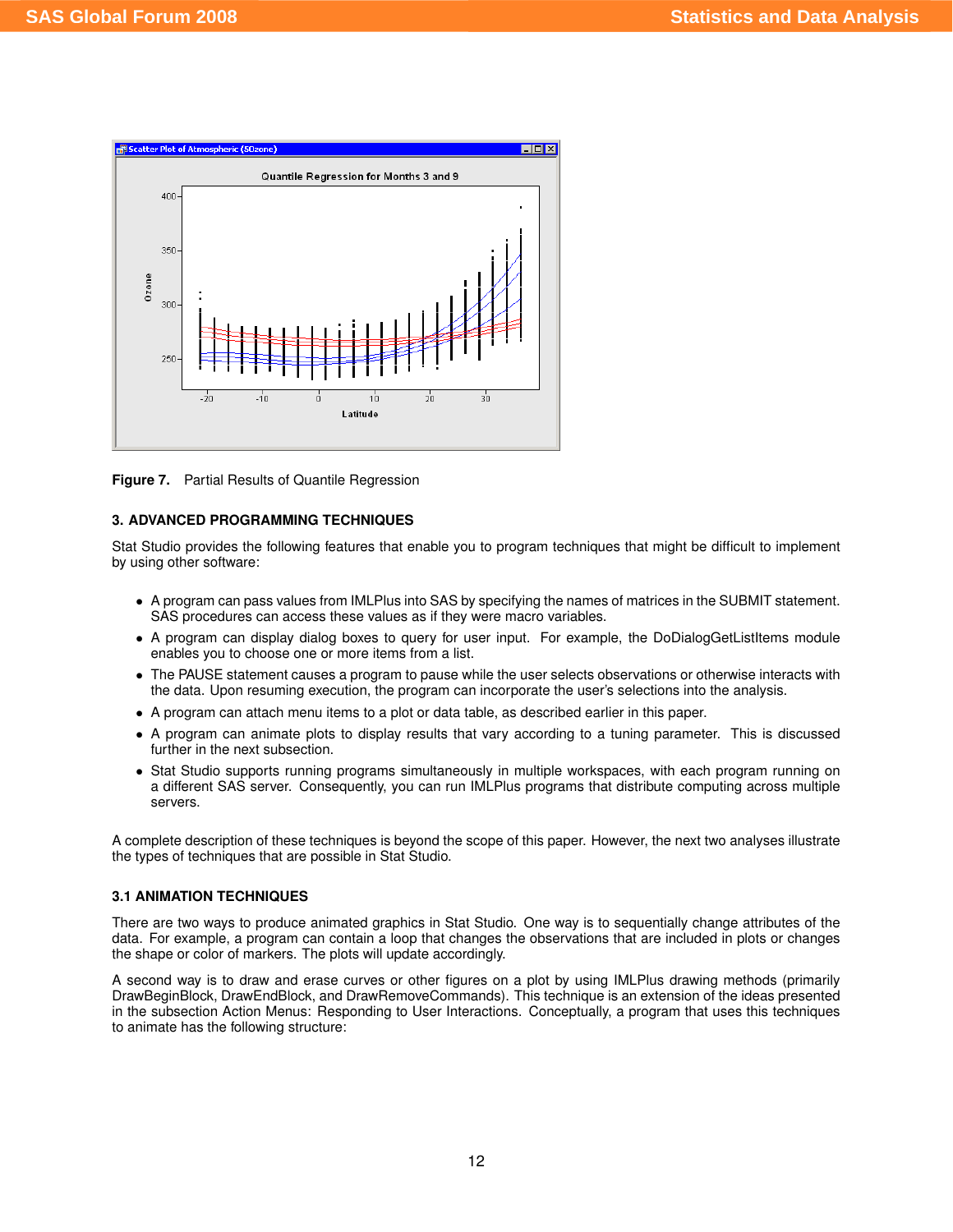```
do i = 1 to numSteps;
   plot.DrawEnableAutoUpdate(false); /* turn off drawing */
  plot.DrawRemoveCommands("BlockName");
  plot.DrawBeginBlock("BlockName");
      /* drawing commands for step i */
      ...
  plot.DrawEndBlock();
  plot.DrawEnableAutoUpdate(); /* turn on drawing */
end;
```
This section presents a simple animation program that changes the color and selection state of markers within a loop.

The goal of the analysis is to model the temperature distribution as a function of longitude and latitude. Since the temperature distribution varies by month, a simple model is to smooth the data for each month (January, February, . . ., December) over the spatial domain. The following IMLPlus program uses the LOESS procedure to smooth the temperatures.

```
dobj.Sort( {"Month" "SpatialPosition"} );
/* write a subset of variables to WORK */
vars = { "Month" "Latitude" "Longitude" "Temperature"};
dobj.WriteVarsToServerDataSet( vars, "Work", "Temp", true );
DataFraction = 9 / (24*24); /* parameter for the LOESS smoother */
submit DataFraction;
proc loess data=Temp;
  by Month;
  model Temperature = Longitude Latitude / smooth = &DataFraction direct;
   ods output OutputStatistics=LoessOut;
run;
endsubmit;
use LoessOut;
read all var {Month Pred}; /* Pred is created by LOESS procedure */
close LoessOut;
dobj.AddVar("Pred", "Predicted Temperature", Pred );
run ColorCodeObs( dobj, "Pred", WHITE//BLUE//CYAN//YELLOW//RED, 100 );
declare ScatterPlot spatialPlot;
spatialPlot = ScatterPlot.Create( dobj, "Longitude", "Latitude" );
spatialPlot.SetWindowPosition(0,0,50,67 );
run DrawMapInForeground( spatialPlot ); /* slight modification of DrawMap */
spatialPlot.SetMarkerSize(8);
spatialPlot.ShowTitle();
do i = 1 to 12;
   dobj.SelectObsWhere( "Month", WHERE_EQ, i );
   spatialPlot.SetTitleText("Loess Fit: Month = " + strip(char(i)) );
   run Delay( 2000 ); /* wait for 2000 milliseconds */
end;
```
The program calls the LOESS procedure to create a smoothed temperature profile for each month, based on weighted local regressions. Note that the program computes the fraction of data  $(9/24^2)$  to use for each local fit and passes that value from IML into SAS via the SUBMIT statement. The LOESS procedure accesses the value by using an ampersand. This is the same syntax used by the macro facility, but no macro variable is created.

The predicted values are contained in the Pred variable, which is read into IML and added to the DataObject. The observation for each spatial position and for each month is colored according to a spectrum specified in the ColorCodeObs module. (This module is distributed with Stat Studio and is documented in the online Help.) Since selected observations are displayed in the foreground of the scatter plot, the animation is achieved by looping over the values of the Month variable and selecting observations for each month within the loop. A delay of two seconds within the loop ensures that the animation does not progress too quickly.

[Figure 8](#page-13-0) shows one frame in the animation sequence. For the month of September, the figure shows that the smoothed temperature is warm (about 30°C; colored red in the figure) in the Gulf of Mexico, the Western Caribbean, and central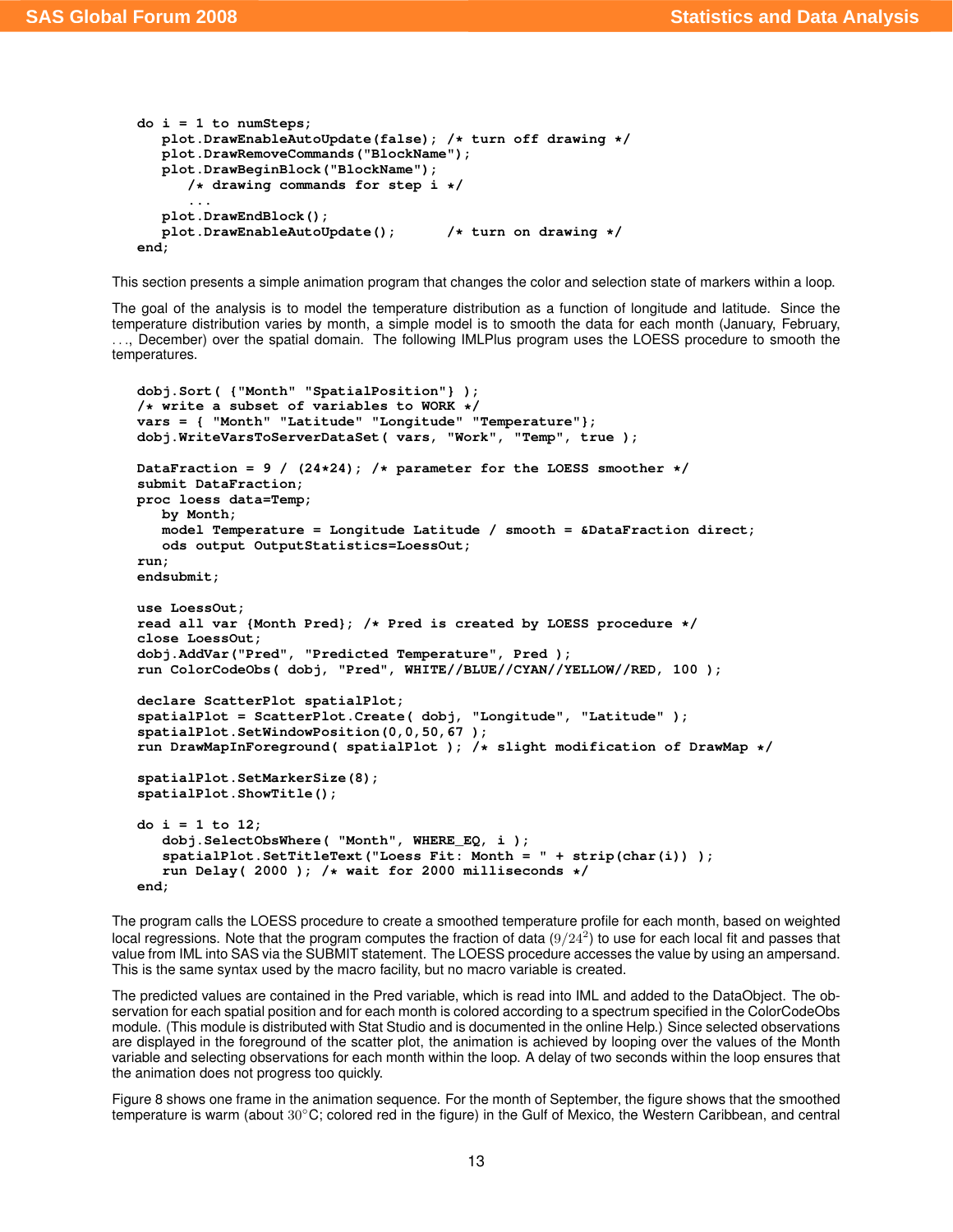South America. The Peruvian and Chilean Andes exhibit the coldest temperatures (about  $10^{\circ}$ C; colored dark blue in the figure). The cold Humboldt Current, which flows from Antarctica up the coast of Chile and Peru, is visible in the Pacific ocean as a cyan-colored area of 17–18℃ temperature.



<span id="page-13-0"></span>**Figure 8.** Animating a Loess Smoother of Temperature by Month

# **3.2 BOOTSTRAP METHODS**

Stat Studio is a natural environment for modern statistical methods such as the bootstrap. You can use bootstrap methods to estimate the standard error for a statistic or confidence intervals for a parameter. Implementing a bootstrap estimate requires three main steps:

- 1. Compute the statistic of interest on the original data.
- 2. Resample  $B$  times from the data to form  $B$  bootstrap samples.
- 3. Compute the statistic on each resample.

The statistics computed from the resampled data form a *bootstrap distribution* for the statistic computed on the original data. The bootstrap distribution is an estimate for the distribution of the statistic. In particular, the standard deviation of the bootstrap distribution is an estimate for the standard error of the statistic. Percentiles of the bootstrap distribution are the simplest estimate for confidence intervals.

Resampling from data that are temporally or spatially correlated requires advanced resampling techniques that are beyond the scope of this article (see chapter 8 of Davison and Hinkley, 1997). The remainder of this section uses only data for SpatialPosition  $= 15$  during the summer months (June, July, and August).

The starting point for the bootstrap example is a principal component analysis for the variables Temperature, Ozone, Pressure, CloudLow, CloudMid, and CloudHigh. [Figure 9](#page-14-0) shows the proportion of variance in the data explained by each principal component, as computed by the PRINCOMP procedure.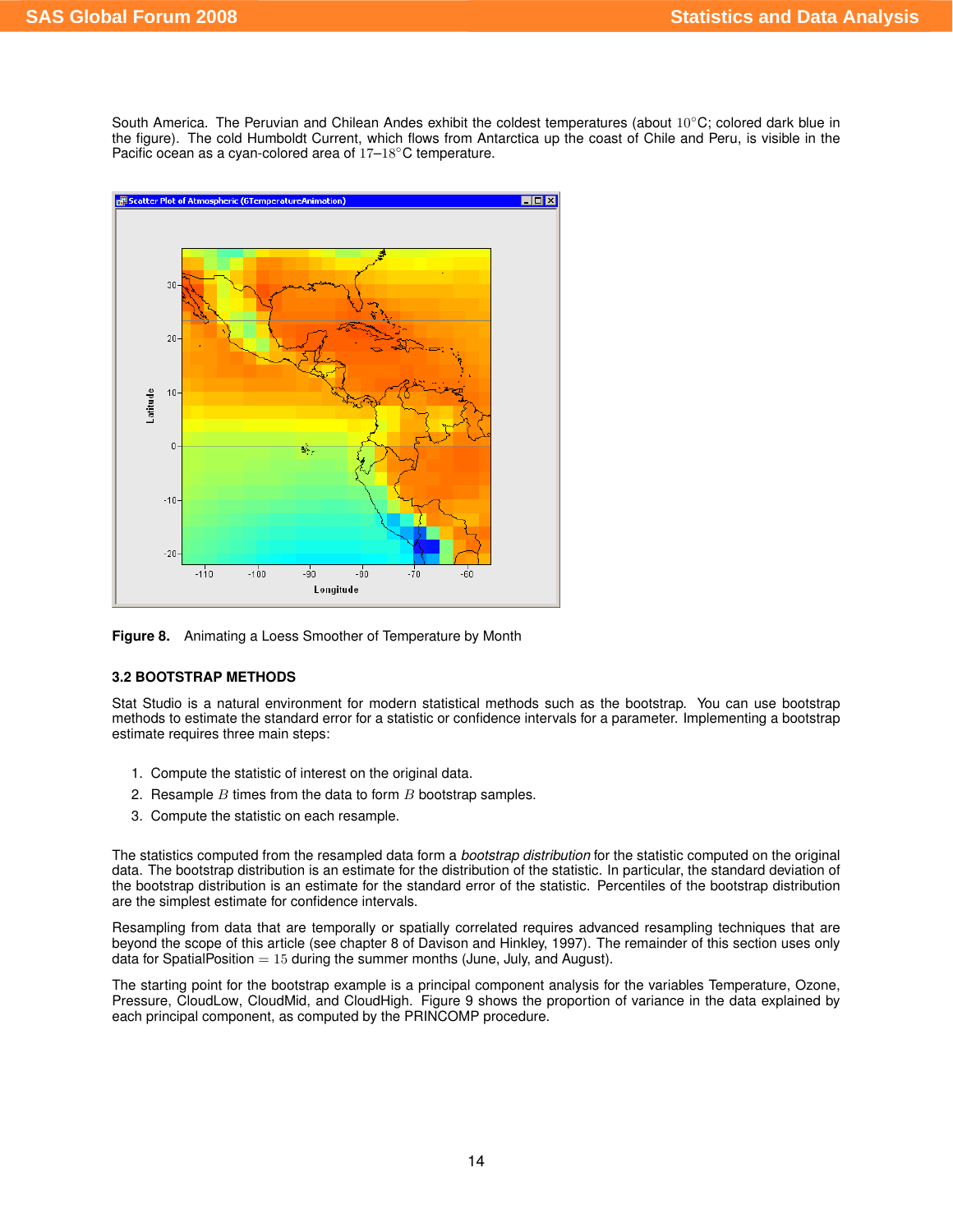|                | <b>Eigenvalues of the Correlation Matrix</b> |                   |                   |                   |  |
|----------------|----------------------------------------------|-------------------|-------------------|-------------------|--|
|                | <b>Eigenvalue</b>                            | <b>Difference</b> | <b>Proportion</b> | <b>Cumulative</b> |  |
| 1              | 2.52771594                                   | 1.03824598        | 0.4213            | 0.4213            |  |
| $\overline{2}$ | 1.48946995                                   | 0.71113305        | 0.2482            | 0.6695            |  |
| 3              | 0.77833690                                   | 0.22185672        | 0.1297            | 0.7993            |  |
| 4              | 0.55648017                                   | 0.19275230        | 0.0927            | 0.8920            |  |
| 5              | 0.36372788                                   | 0.07945871        | 0.0606            | 0.9526            |  |
| 6              | 0.28426916                                   |                   | 0.0474            | 1.0000            |  |

<span id="page-14-0"></span>**Figure 9.** Eigenvalues of the Correlation Matrix

Let  $P_i$  be the proportion of variance explained by the *i*th principal component,  $i = 1...6$ . According to the table, the first principal component explains 42.1% of the variance. But how much uncertainty is in that estimate? Is a 90% confidence interval for the proportion of variance small (such as [0.42, 0.422]) or large (such as [0.32, 0.52])? There is no analytic formula for estimating the confidence interval, but bootstrap methods provide a computational way to estimate the distribution of  $P_1$ , and, in fact, any of the  $P_i$ .

The following program computes [Figure 9](#page-14-0) and determines how many principal components explain more than 10% of the variance in the data.

```
declare DataObject dobj;
dobj = DataObject.CreateFromFile("Atmospheric.sas7bdat");
VarNames = {"Temperature" "Ozone" "Pressure" "CloudLow" "CloudMid" "CloudHigh"};
WhereNames = {"SpatialPosition" "Month"};
/* Write a subset of data to WORK */
dobj.WriteVarsToServerDataSet( VarNames||WhereNames, "Work", "_BootIn", true );
submit VarNames;
data _BootIn;
set _BootIn(where=(SpatialPosition=15 & Month in (6,7,8)));
run;
/* Compute statistic (proportion of variance explained by PC) */
proc princomp data=_BootIn;
   var &VarNames;
   ods output Eigenvalues=DataEVals;
   ods exclude Eigenvectors;
run;
endsubmit;
use DataEVals; read all var {Proportion}; close DataEVals;
N = \text{ncol}( \text{loc}( \text{Proportion } \text{>= } 0.1) ); /* choose PCs that explain >= 10\% */
```
The program writes a subset of the variables to WORK. The DATA step uses a WHERE clause to subset the observations. (It is also possible for the DataObject to write only a subset of observations.) The PRINCOMP procedure computes and saves the statistics (shown in [Figure 9\)](#page-14-0) for the original data. The statistics are read into an IML vector, and IML is used to dynamically compute the number of principal components ( $N = 3$ ) that explain at least 10% of the variance.

The remainder of the program implements a bootstrap algorithm to estimate the 90% confidence intervals for the Proportion statistic: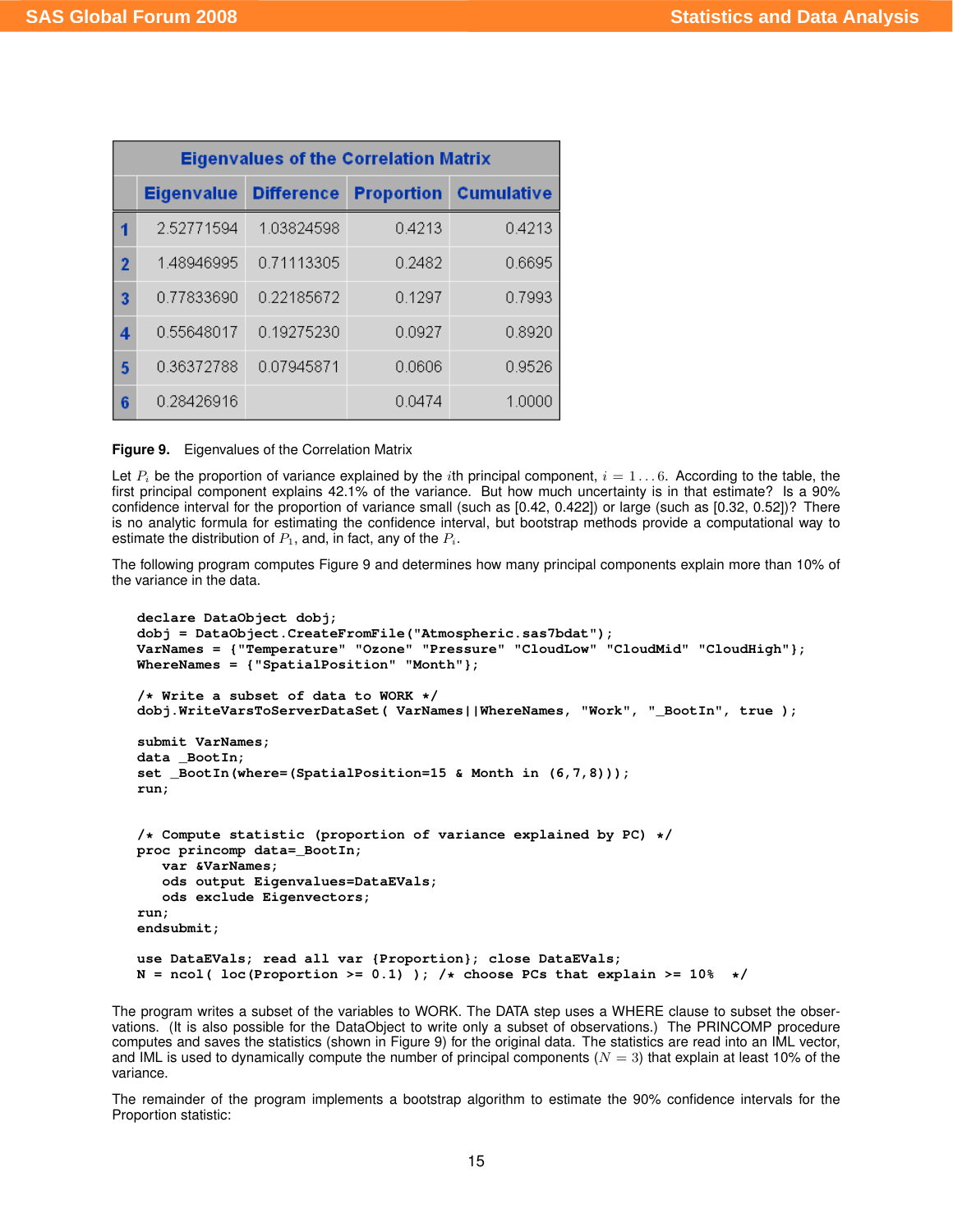```
B = 1000; /* number of bootstrap samples */
submit B N VarNames;
/* Resample data B times (sampling with replacement) */
proc surveyselect data=_BootIn NOPRINT
  method=urs samprate=1 rep=&B out=_Resample;
run;
/* Compute the statistic for each bootstrap sample */
ods listing exclude all;
proc princomp data=_Resample N=&N;
  by Replicate;
   freq NumberHits;
   var &VarNames;
   ods output Eigenvalues=BootEVals(drop=eigenvalue difference cumulative);
run;
ods listing exclude none;
proc datasets nolist; delete _: ; run; /* delete temporary data sets */
/* Transpose results for easy graphing */
proc transpose data=BootEvals out=BootEvals prefix=Proportion;
  by Replicate;
   var Proportions;
run;
/* Compute mean and percentiles of bootstrap distribution */
proc means data=BootEvals N Mean StdDev P5 P95;
   var Proportion: ;
run;
endsubmit;
```
The SURVEYSELECT procedure creates bootstrap samples by sampling with replacement from the data. The OUT= data set created by SURVEYSELECT includes the Replicate variable, an indicator variable with values  $1 \dots B$ . The PRINCOMP procedure computes the  $P_i$  statistics on each resample by using Replicate as a BY variable. See Cassel (2007) for more details about using SURVEYSELECT for bootstrapping.

The MEANS procedure summarizes the bootstrap distributions of the  $P_i$ , as shown in [Table 1.](#page-15-0) The results indicate that, with 90% confidence, the first principal component explains between 32.7% and 57.1% of the variance. Accordingly, you can conclude that the estimate of  $P_1$  has large uncertainty for these data.

| <b>RANGE:</b> POSSERVE STATISTICS TOP THO BOSTOTION BISHINGTONS |           |                |           |           |
|-----------------------------------------------------------------|-----------|----------------|-----------|-----------|
| Variable                                                        | Mean      | <b>Std Dev</b> | 5th Pctl  | 95th Pctl |
| Proportion1                                                     | 0.4494165 | 0.0733330      | 0.3277346 | 0.5712238 |
| Proportion <sub>2</sub>                                         | 0.2491871 | 0.0346577      | 0.1905428 | 0.3062375 |
| Proportion3                                                     | 0.1425635 | 0.0333312      | 0.0886981 | 0.1982759 |

<span id="page-15-0"></span>**Table 1.** Descriptive Statistics for the Bootstrap Distributions

The program can be extended by reading these descriptive statistics into IMLPlus and graphically displaying these values on histograms that show the bootstrap distributions for the  $P_i$ , as shown in [Figure 10.](#page-16-0)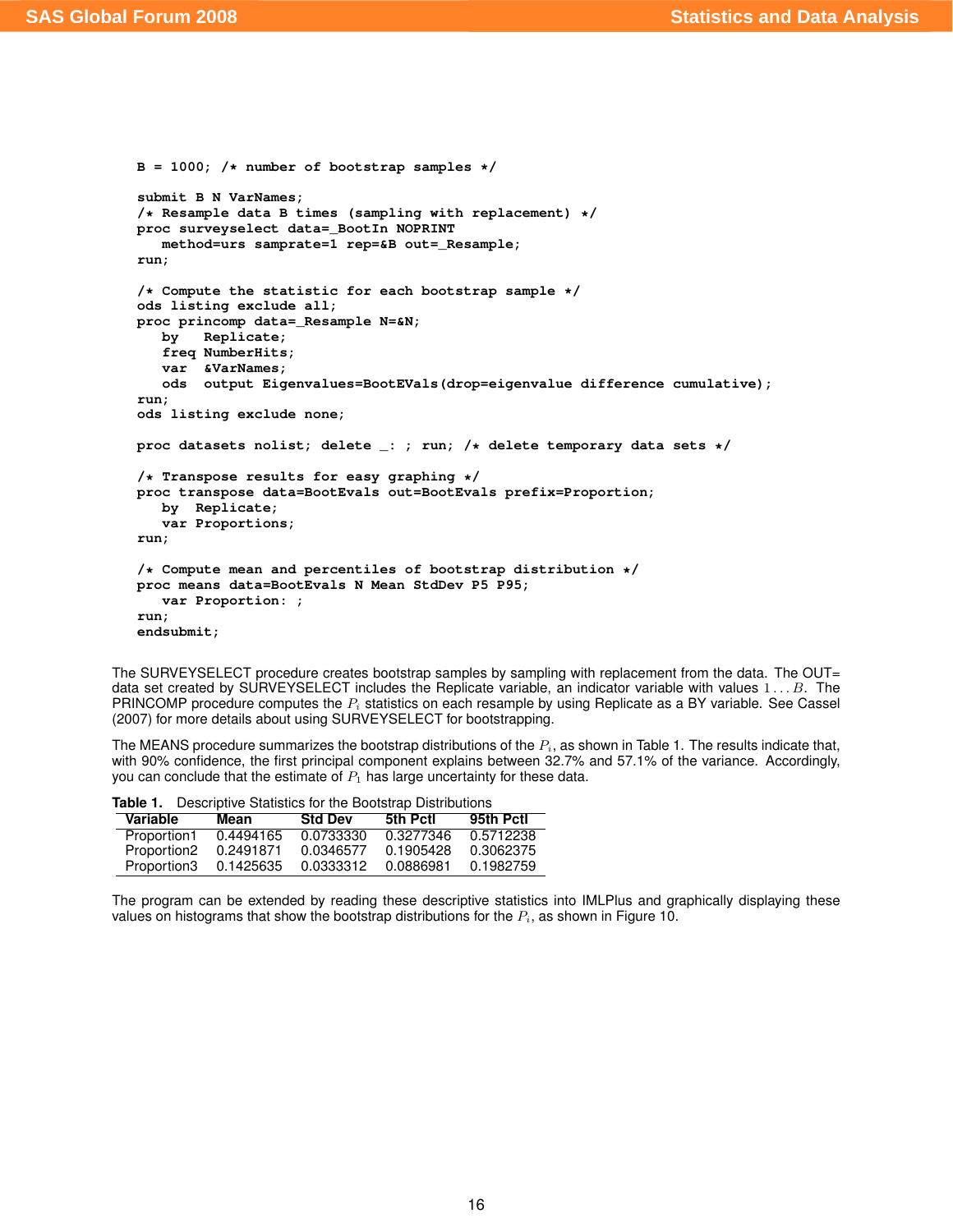

<span id="page-16-0"></span>**Figure 10.** Bootstrap Distributions of Proportions

Note the value added by using Stat Studio. In addition to calling SAS procedures as if they were IML functions, and in addition to being able to pass data from IML into procedures, Stat Studio enables you to dynamically examine the joint bootstrap distributions. In [Figure 10,](#page-16-0) values in the lower tail of  $P_1$  are selected. The corresponding marginal distribution of  $P_3$  values are shifted to the right. This makes sense because the sum of the proportions is unity. This is a powerful mechanism for understanding relationships between bootstrap distributions.

# **CONCLUSIONS**

Stat Studio is a programming environment for high-end data analysts. The Stat Studio language, IMLPlus, blends the strengths of IML and SAS programming, while introducing new classes and methods for creating and manipulating dynamically linked graphics. The interactive graphics facilitate building statistical models because you can readily discover relationships between variables.

Stat Studio enables you to program sophisticated analyses by using IML and by calling SAS procedures as functions. You can visualize the results with linked graphics. Advanced techniques described in this paper include animation and the bootstrap method. The examples in this paper used time series and spatial data, but the Stat Studio techniques described in this paper are generally applicable to a wide range of statistical analyses.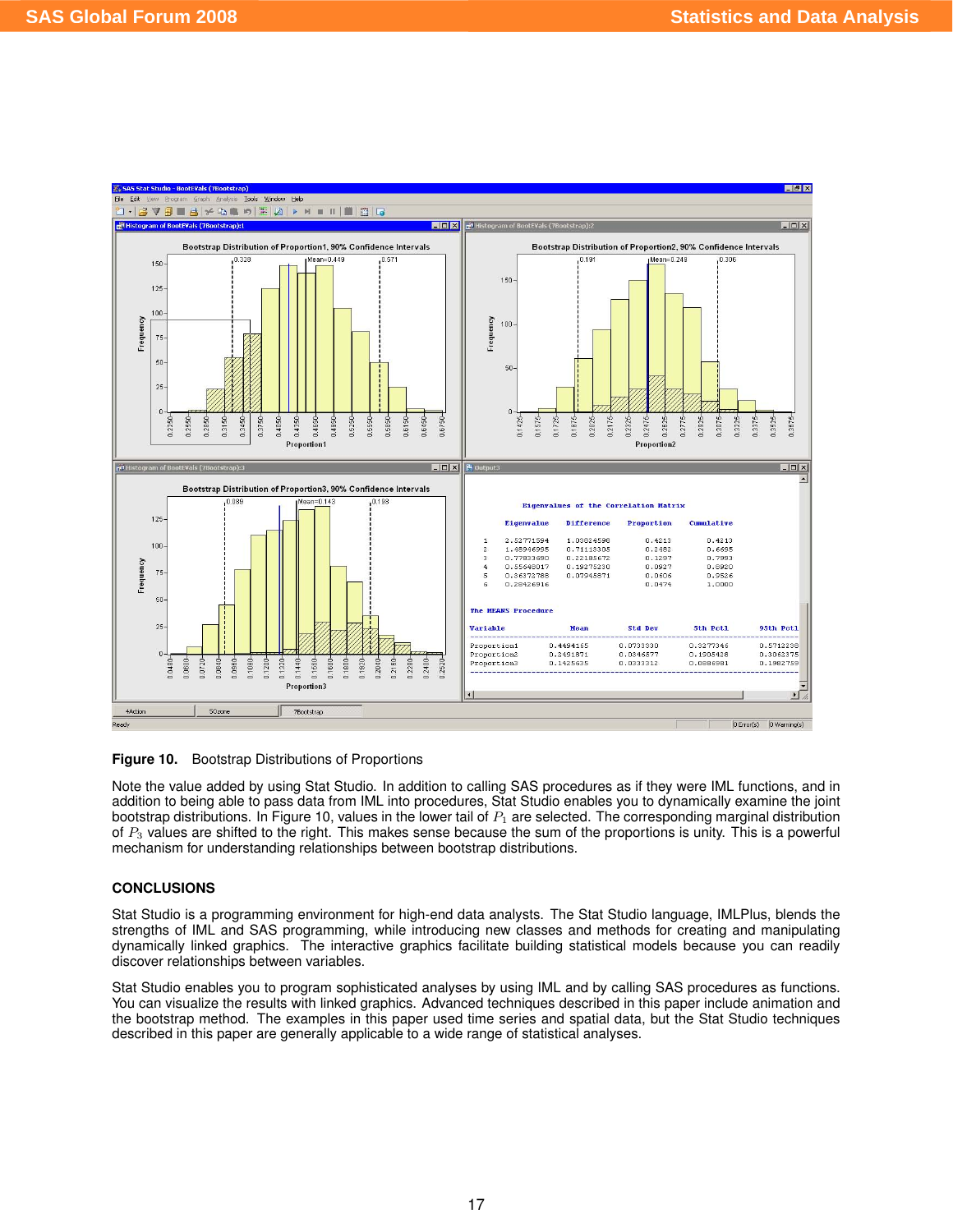#### **APPENDIX A: FREQUENTLY USED IMLPLUS METHODS**

Some IMLPlus methods are used more frequently than others. The following tables list several classes and frequently used methods in each of those classes. You can access the documentation for these methods (with examples of usage) by selecting Help > Help Topics from the Stat Studio main menu. The documentation is in the "IMLPlus Class Reference" chapter of *SAS Stat Studio Help*.

**Table 2.** DataObject Class Methods

DrawSetBrushColor<br>DrawText

DrawUseDataCoordinates

| AddVar                                 | IsNominal                          |
|----------------------------------------|------------------------------------|
| CreateFromFile                         | <b>IsNumeric</b>                   |
| CreateFromServerDataSet                | <b>SelectObs</b>                   |
| <b>GetNumObs</b>                       | SelectObsWhere                     |
| GetSelectedObsNumbers                  | SetMarkerColor                     |
| GetVarData                             | SetMarkerShape                     |
| IncludeInAnalysis                      | Sort                               |
| <b>Include In Plots</b>                | WriteVarsToServerDataSet           |
|                                        |                                    |
| <b>Table 3.</b> DataView Class Methods |                                    |
| ActivateWindow                         | GetInitiator                       |
| AppendActionMenuItem                   | SetWindowPosition                  |
| GetDataObject                          | ShowWindow                         |
|                                        |                                    |
| <b>Table 4.</b> Plot Class Methods     |                                    |
| CopyToOutputDocument                   | GetVars                            |
| <b>DrawBeginBlock</b>                  | <b>SetAxisNumericTicks</b>         |
| <b>DrawEndBlock</b>                    | SetGraphAreaMargins (Plot2D class) |
| DrawLine                               | SetMarkerSize                      |
| <b>DrawMarker</b>                      | SetObsLabelVar                     |
| <b>DrawRemoveComands</b>               | SetPlotAreaMargins                 |
| <b>DrawSetPenColor</b>                 | <b>SetTitleText</b>                |
| <b>DrawSetBrushColor</b>               | ShowObs                            |

In addition to IMLPlus methods, Stat Studio is distributed with a number of useful modules. The module documentation is in the "IMLPlus Module Reference" chapter. The following table lists frequently used modules:

ShowReferenceLines<br>ShowTitle

| <b>Table 5.</b> IMLPlus Modules |                                  |  |
|---------------------------------|----------------------------------|--|
| ColorCodeObs                    | DoDialogModifyDouble             |  |
| ColorCodeObsByGroups            | DoMessageBoxYesNo                |  |
| CopyServerDataToDataObject      | Drawlnset                        |  |
| Delay                           | DrawLegend                       |  |
| DoDialogGetListItems            | <b>GetPersonalFilesDirectory</b> |  |

Lastly, some IML statements have enhanced functionality in IMLPlus. The "The IMLPlus Language" chapter documents these enhancements. These include the following features:

- You can call SAS procedures as functions by using the SUBMIT/ENDSUBMIT statements.
- You can pause a program to interact with the data by using the PAUSE statement.
- You can pass any Java class as an argument to an IMLPlus module.
- You can use matrix expressions with the CREATE, USE, and CLOSE statements.